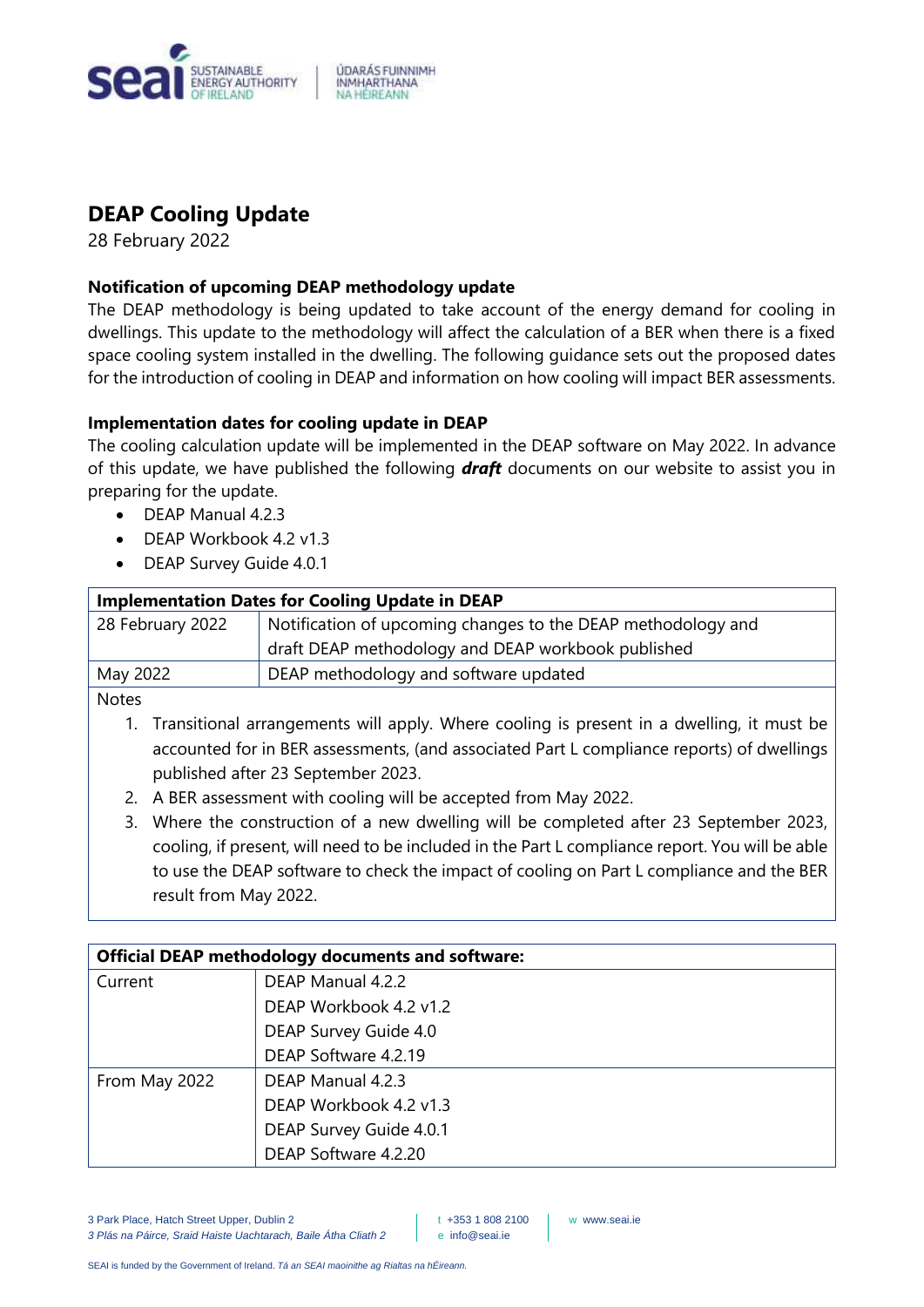

## **Background to the cooling update in DEAP**

DEAP is being updated to include the energy demand for cooling, in accordance with the requirements of the Energy Performance of Buildings Directive which states:

*"The energy performance of a building shall be determined on the basis of the calculated or actual annual energy that is consumed in order to meet the different needs associated with its typical use and shall reflect the heating energy needs and cooling energy needs (energy needed to avoid overheating) to maintain the envisaged temperature conditions of the building, and domestic hot water needs."*

## **How Cooling affects the BER calculation:**

Energy for cooling is calculated for dwellings with a fixed cooling system installed (i.e., air conditioning or heat pump providing cooling) in accordance with the EPBD Overarching CEN standards (EN ISO 52016-1:2017). The calculation derives the 'Net Space Cooling Requirement' and accounts for the impact of thermal mass on heat losses as offset by heat gains. The cooling system is assumed to operate for six hours per day and maintain an internal temperature of 24°C for the months of June, July and August. The resulting energy requirement is calculated based on this Net Space Cooling Requirement and the cooling Seasonal Energy Efficiency Ratio (SEER) as entered by the user. If there is no SEER available, the default SEER in Table 12 of the updated DEAP manual applies.

### **How Cooling affects the BER assessment:**

You will need to determine if there is cooling installed in the dwelling. Fixed cooling may be provided by an air conditioning system or heat pump system. When a warm air heat pump is present (e.g. air-to-air, brine-to-air, etc.), it is assumed that this also provides cooling (i.e., it is reversible), unless evidence is available to confirm that the cycle cannot be reversed.

Where cooling is installed, you will need to input the following information on the cooling system:

- Manufacturer and Model,
- Fuel type,
- Seasonal Energy Efficiency Ratio (SEER value). You will find this value within the manufacturer's data, or if not available, use the default value as stated in DEAP Manual 4.2.3.

The following supporting documentary evidence will be required for the BER assessment:

- Photographs of the cooling system (e.g., heat pump, air conditioning) must be taken to support data inputs.
- Photographs of nameplates with make and model can also be taken to support non-default efficiencies.
- The heat pump designer/installer sign-off sheet must be completed for systems using heat pump technology (heat pumps and air conditioning systems).
- Cooling system manuals or installation certificates can be copied and used as supporting data.
- In the absence of supporting SEER data, default SEER as per the DEAP Manual may be used.